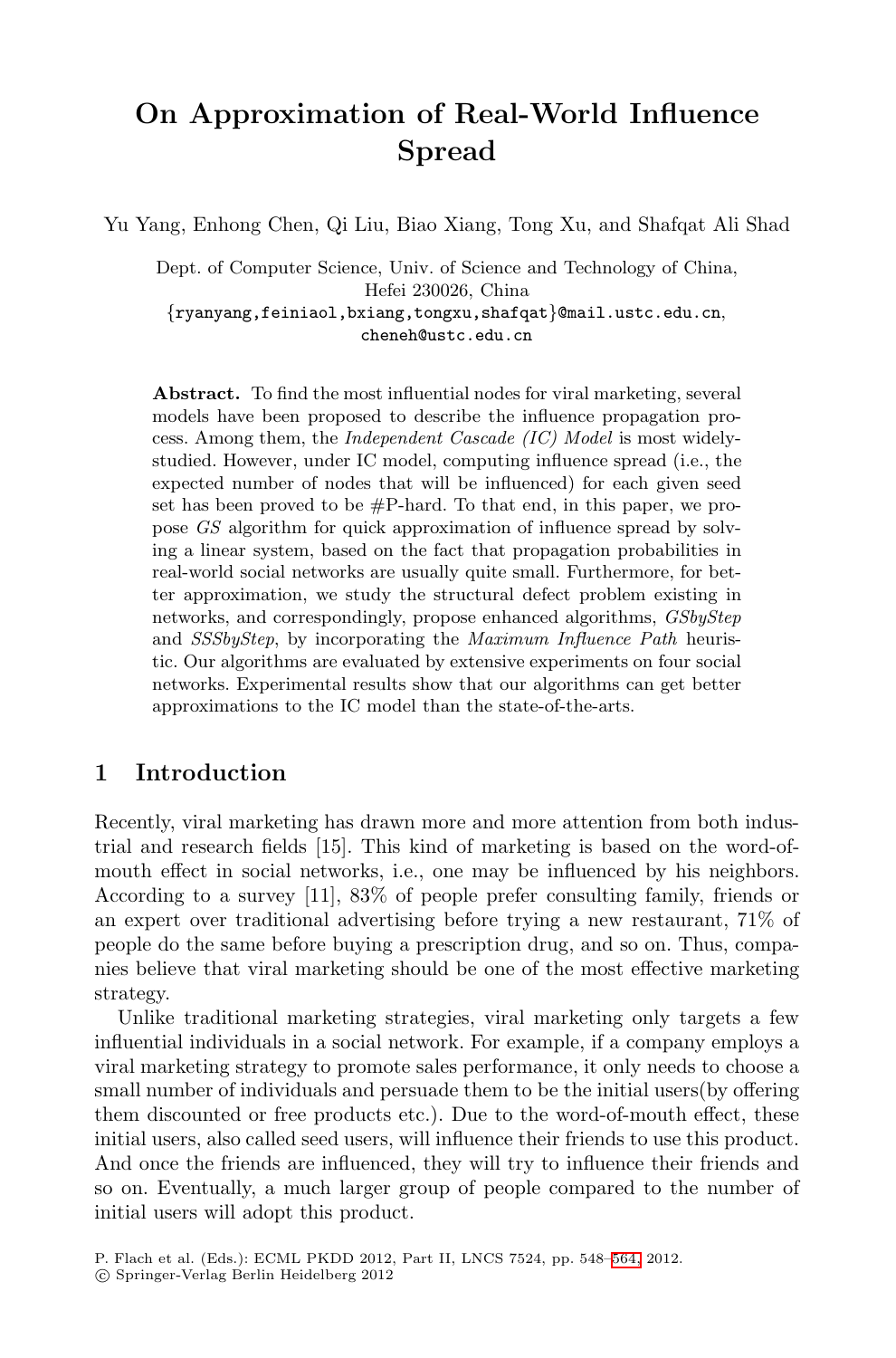Since different seed users usually lead to different results of word-of-mouth propagation, an important step for a successful viral marketing is to precisely evaluate the expected number of influenced individuals (influence spread) for each seed user set. Along this line, several influence models have been proposed [8][9][12]. Among these models, *Independent Cascade(IC) Model* is a simple and most widely used one that describes the information propagation in a social network as a stochastic process according to certain probabilistic rules [9][12]. However, Wei Chen *et al.* have proved that computing influence spread of a set of seed users, under IC model, is a  $#P$ -hard problem [7]. As an alternative, Monte Carlo simulation, which is very time-consuming, is employed to approximately calculate influence spread. For example, for a moderate sized social network, we usually have to run Monte Carlo simulation for more than ten thousands times to obtain a good estimation of the true influence spread. Thus, the problem of efficiently computing influence spread has become a bottleneck for the deployment of viral marketing.

To that end, in this paper, we provide a novel study on approximating influence spread under IC model, mainly based on the observation that the influence propagation probabilities in real-world social networks are usually quite small. Specifically, our main contributions can be summarized as follows:

- **–** To address the above efficiency problem, we show that by solving a linear system we can approximately calculate each node (individual, or user)'s probability of being influenced, and thus we can quickly compute influence spread of a given seed set.
- **–** We point out that *SteadyStateSpread* algorithm [1] is also an approximation for the real influence spread under IC model when the propagation probabilities are small, and this was not illustrated by Aggarwal, *et al.* in [1].
- **–** For better approximation, we discover the structural defect problem (as illustrated by Definition 2 in Section 4.1) existing in networks, and further propose enhanced algorithms by incorporating the Maximum Influence Path(MIP) heuristic [7] to both our algorithm and *SteadyStateSpread*.
- **–** We evaluate our algorithms on four real networks. Experimental results prove our discoveries and show that the proposed algorithms can get good approximations of the real influence spread. Moreover, the nodes ranking obtained by our algorithms are very similar to the true ranking results.

## **2 Related Work**

In general, related work can be grouped into two categories. The first category includes the most relevant work on influence models. In the second category, we introduce the related work on computing social influence spread.

**Influence Models.** Domingos *et al.* first proposed to mine social networks for marketing [8]. However, their models are essentially descriptive, and prior works [1][7][12][13] following [8] focus more on the models that explicitly represent the step-by-step dynamics of influence.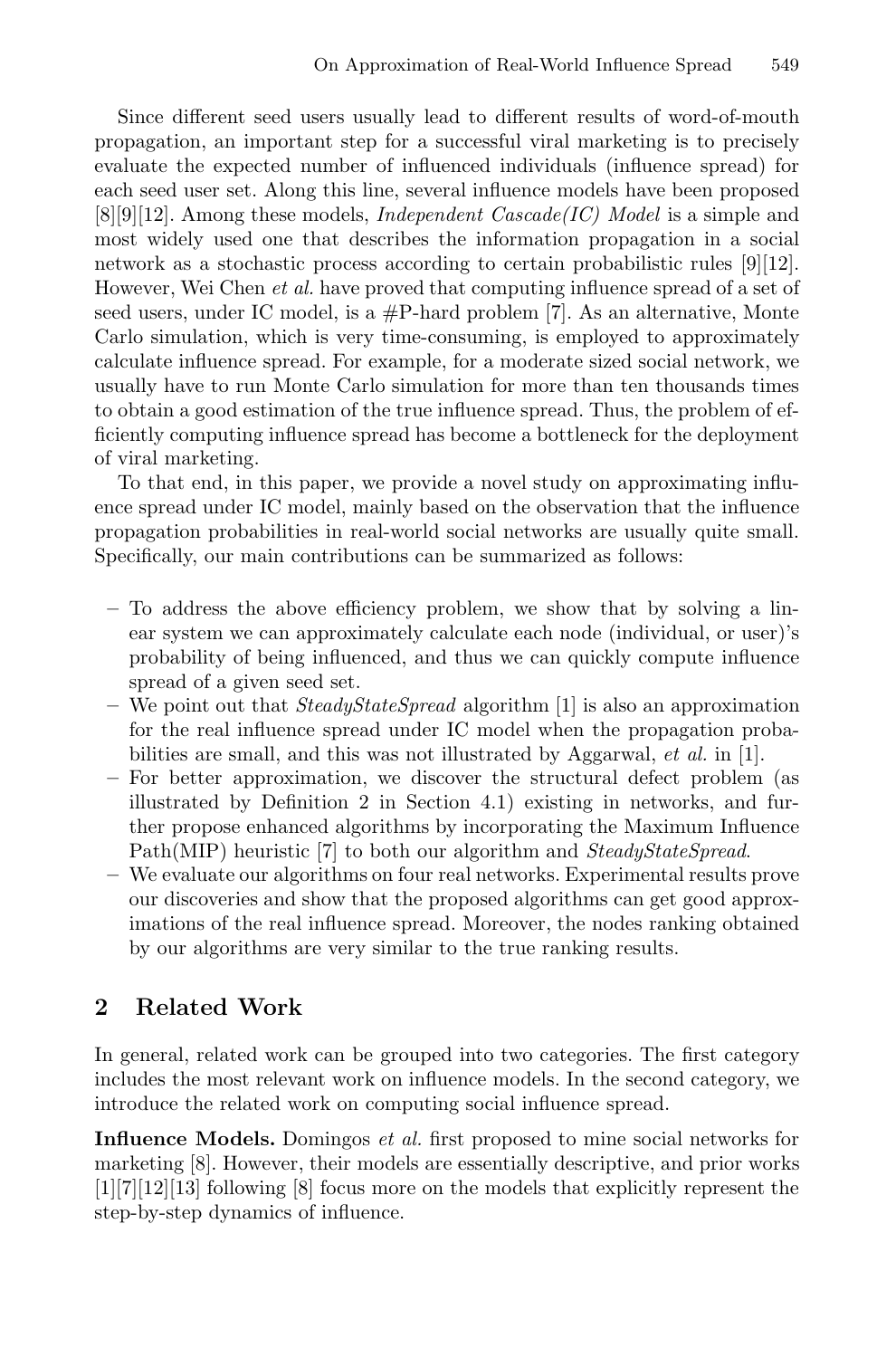Among existing influence models, *Independent Cascade(IC) Model* [9][12] is one of the most widely-studied models. In IC model, a social network is represented by a directed graph  $G(V, E)$ . Each node  $v \in V$  denotes an individual in the social network. Each edge  $(u, v)$  represents the relationship between u and v, and is assigned with a real number  $p_{uv}$  ( $p_{uv} \in [0,1]$ ) which is the probability that  $v$  is influenced by  $u$  through the edge in the next step after  $u$  is activated. In the beginning, there is a set of users (seed set) who are already activated, i.e. influenced, denoted by S. Let S*<sup>t</sup>* represents the set of nodes that become activated at time t, and  $S_0 = S$ . At time  $t + 1$ , each node  $u \in S_t$  will try to activate its inactivated neighbor v with probability  $p_{uv}$ . If there are no newly activated nodes at time t+ 1, the propagation process ends. The *influence spread* of S, which is denoted by  $\sigma(S)$ , is the expected number of nodes being activated in the whole propagation process.

Two kinds of IC model, namely *Uniform IC Model* and *Weighted Cascade(WC) Model* are defined in [12]. In uniform IC model, each link shares the same propagation probabilities, while according to WC model, the propagation probability through edge $(u, v)$  equals to  $weight(u, v)/indegree(v)$ .

**Influence Spread Computation.** In [12], Kempe, *et al.* exploited running Monte Carlo simulation for a large number of times to evaluate the influence spread of a given seed set under IC model.

Further, Wei Chen *et al.* [7] proved that computing influence spread based on IC model is  $\#P$ -hard. Given the fact that the influence of a node is always local, they proposed the Maximum Influence Path(MIP) heuristic. Specifically, they defined the *propagation probability* of a path  $P = \langle u = n_1, n_2, ..., n_m =$  $v > (u \in S)$ , pp $(P)$ , as

$$
pp(P) = \prod_{i=1}^{m-1} p_{n_i n_{i+1}}
$$

and the maximum influence path from S to v, which is denoted by  $MIP(S, v)$ , is defined as

$$
MIP(S,v)=\arg\max_{P}\left\{ pp(P)|P\in Path(S,v)\right\}
$$

in which  $Path(S, v)$  is the set of all paths from S to v. By using the MIP heuristic, they regard the probability of v being influenced by seed set  $S$  as  $pp(MIP(S, v))$ . Their experiments showed that by using this heuristic one can accelerate the influence maximization algorithm drastically. However, the influence spread calculated by the MIP heuristic maybe very different with the true influence spread because it abandons too many possible paths.

In contrast, Kimura and Saito proposed the shortest-path based influence models and provided efficient algorithms to compute influence spread under these models in [13]. However, their algorithms are only suitable for the uniform IC model where propagation probabilities of links are all the same, which is seldom the case in reality.

Recently, Aggarwal *et al.* [1] proposed the *SteadyStateSpread* method to compute *flow authority* by solving a system of nonlinear equations,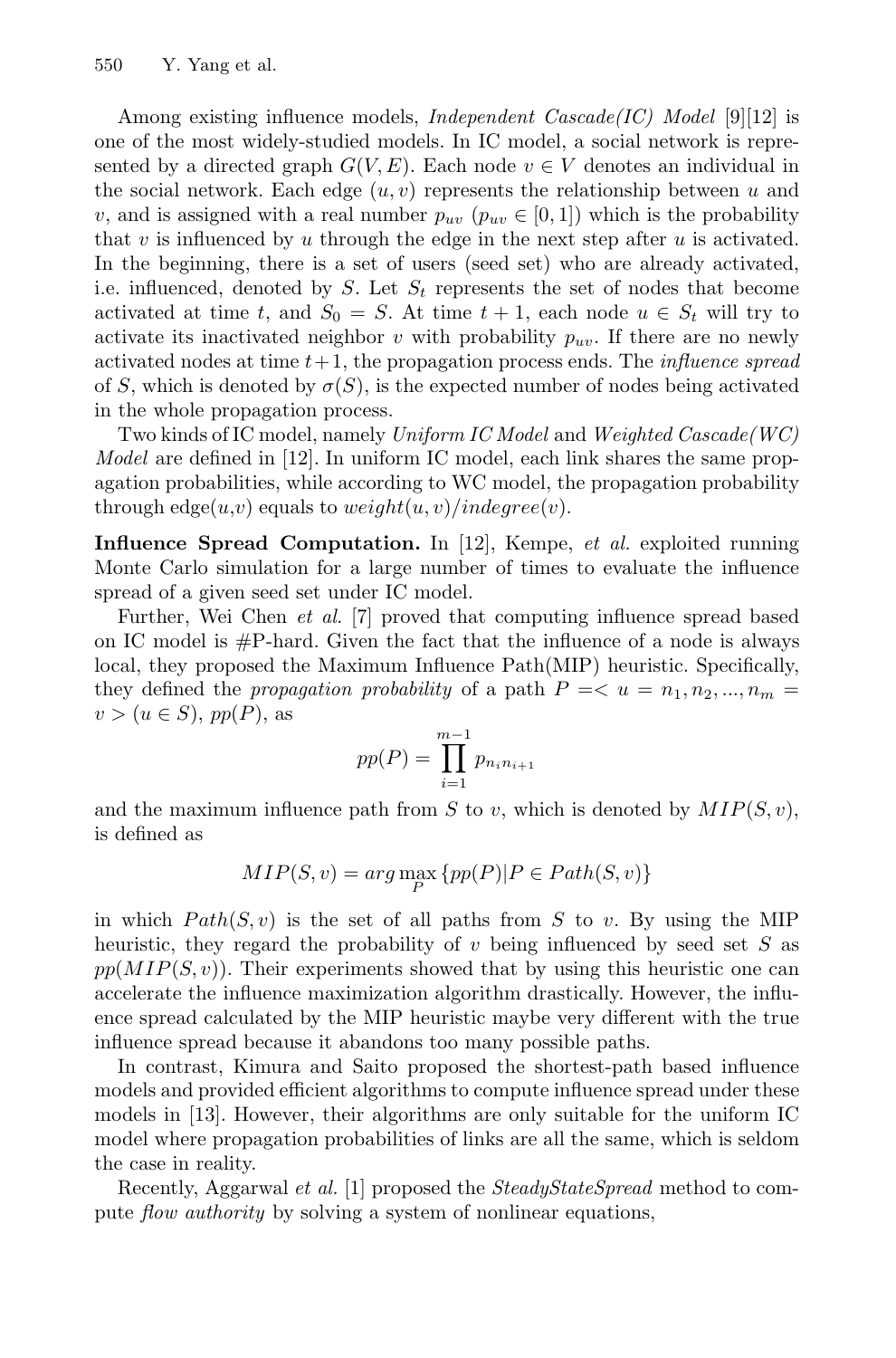$$
p_v = \begin{cases} 1 & \text{if } v \in S \\ 1 - \prod_{u \in N(v)} (1 - p_{uv} * p_u) & \text{if } v \notin S \end{cases}
$$
 (1)

in which  $N(v)$  is the set of all v's in-neighbors and  $p_v$  indicates the probability of v being influenced. As we will explain later,  $Eq.(1)$  can be used to approximately compute the real influence spread under IC model when propagation probabilities through links are small. However, it does not strictly hold for some situations(e.g., the situation illustrated in Section 4.1). More importantly, there are some difficulties in solving systems of nonlinear equations, such as the convergence problem [6] and the multiple solutions problem [10]. Though Aggarwal *et* al. [1] gave a simple iterative algorithm for solving  $Eq.(1)$ , they did not theoretically prove that their algorithms can converge or Eq.(1) has only one solution.

## **3 Approximating Influence Spread by Linear System**

In this section, we first illustrate the observation that influence propagation probabilities in real-world social networks are usually quite small. Based on this fact, we then show the way to approximate influence spread, and represent the approximation by a linear system. At last, we propose a simple iterative algorithm to solve the linear system and return the influence spread for each seed set.

#### **3.1 Preliminary Observation**

Though there exists the effect of peer-to-peer influence, in real scenarios of information diffusion, propagation probabilities between people are very small. For example, according to [5], in Facebook, the average probability that an individual will share a Web link is about 2% when there are 6 of his friends who shared the same link before. In LiveJournal, the average probability that an individual will join a community is no more than 2% even though 50 of his/her friends have already joined that community [4]. Moreover, influence is not the only reason that leads to phenomena of friends sharing same Web links and joining same communities. Prior works, [2][3][16], showed that correlations between friends in social networks are also an important factor that contributes to homophily phenomena. Thus, the actual propagation probability caused by the effect of influence is even smaller.

To facilitate the following discussion, we first define *small propagation probabilities* mathematically.

**Definition 1 (Small Propagation Probabilities).** *Given a network* G =  $(V, E)$ *, if for*  $\forall v \in V$ *, and for*  $\forall u \in N(v)$ *,*  $p_{uv} < weight(u, v) / indegree(v)$ *,*  $\sum_{u \in N(v)} weight(u, v)$ . *we say the propagation probabilities in*  $G$  *are small. Note that indegree* $(v)$ =

From Definition 1 we can see that if the small propagation probabilities condition holds in a social network, then for  $\forall v \in V$ ,  $\sum_{u \in N(v)} p_{uv} < 1$  because  $p_{uv} <$  $weight(u, v)/indegree(v)$ . The further explanations of these two formulas can be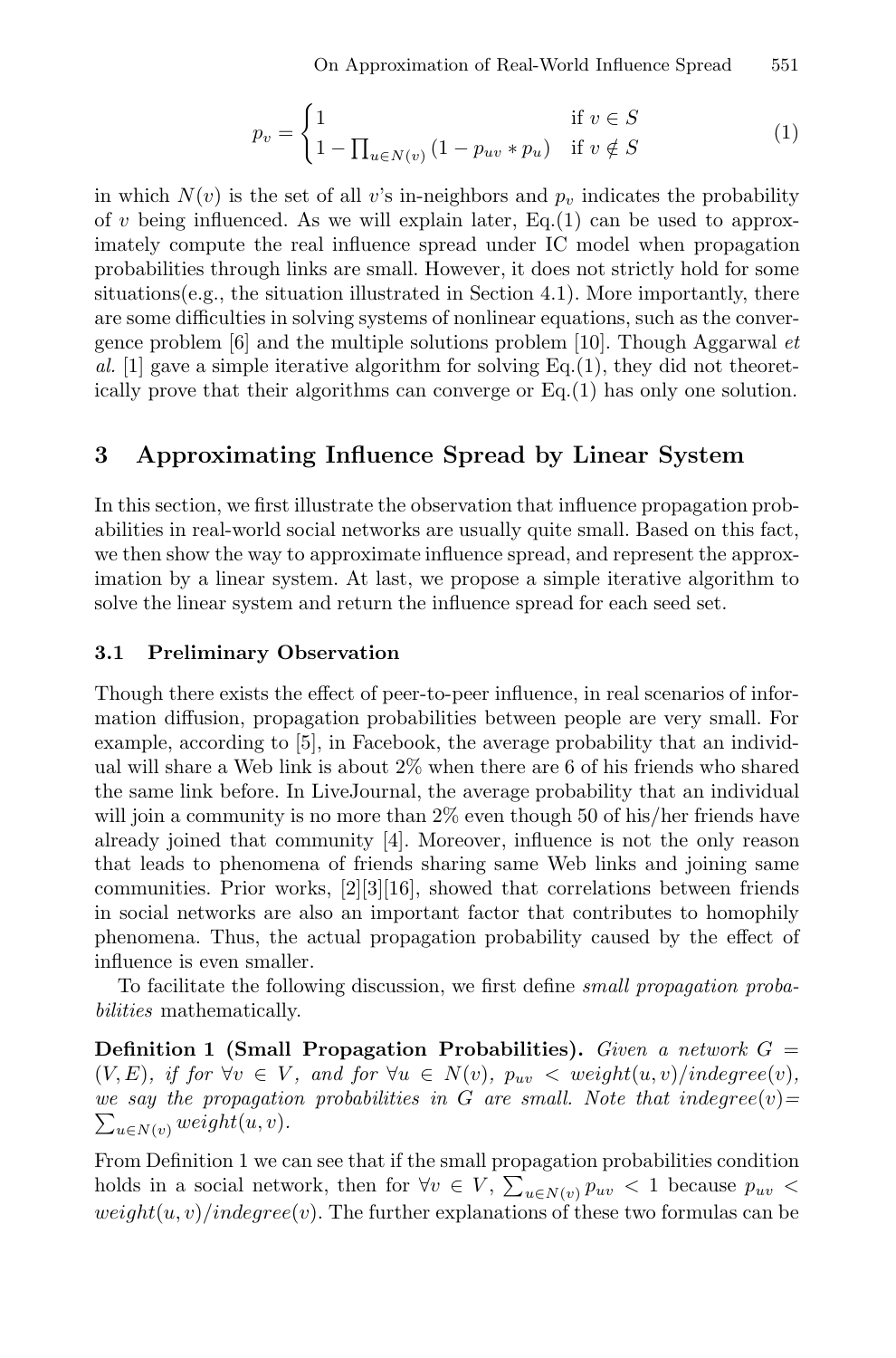552 Y. Yang et al.

easily observed from the real world social networks: First, besides the influence coming from the direct neighbors in the specific social network, each node v's activity is also impacted by the information from other sources (e.g., influence coming from other friends that are not included in the current network). Second, when influence propagates in the network, there is information lost (or decay) in each node, and this has been widely observed and adopted by models from other domains, such as the PageRank method [14].

#### **3.2 Approximation of Real-World Influence Probability**

In this subsection we consider approximating influence spread under IC model for social networks, where propagation probabilities are small. We use  $\sigma(S)$  to denote influence spread of a seed set S. It is obvious that  $\sigma(S) = \sum_{v} p_v$ , in which  $p<sub>v</sub>$  denotes the probability that v will be influenced, also called the *influence probability* of v. Since  $\forall v \in S$ ,  $p_v = 1$ , the core step of computing  $\sigma(S)$  is to compute  $p_v$  for each  $v \notin S$ . In the following, we show that the influence probability of  $v(v \notin S)$  can be well approximated by a linear equation that  $p_v = \sum_{u \in N(v)} p_u * p_{uv}.$ 

Let  $v(t)$  denotes the event that v becomes influenced at time t. Note that  $p\{v(0)\}=1$  if  $v \in S$ [.](#page-4-0) For each node  $v \notin S$ ,  $p\{v(t)\}\)$  can be computed by

$$
p\{v(t)\} = \sum_{W \subseteq N(v)} p\{v(t)|W(t-1), \tilde{v}(t-1)\} p\{W(t-1), \tilde{v}(t-1)\}
$$
 (2)

where  $N(v)$  is the set of in-neighbors of v, W is a subset of  $N(v)$ ,  $W(t-1)$ indicates the event that all nodes in set W become influenced at time  $t - 1$  and  $\tilde{v}(t-1)$  denotes the event that v is still not influenced after time  $t-1$ . Worth noting that  $p\{v(t)\} = p\{v(t), \tilde{v}(t-1)\}^1$ . It is obvious that

$$
p\{v(t)|W(t-1),\tilde{v}(t-1)\} = 1 - \prod_{u \in W} (1 - p_{uv})
$$
\n(3)

<span id="page-4-0"></span>Following [8] and [13], given the marginals  $\{p\{u(t-1)\};u\in W\}$  and  $p\{\tilde{v}(t-1)\}$ , we approximate  $p\{W(t-1), \tilde{v}(t-1)\}\$  by the maximal entropy estimation:

$$
p\{W(t-1), \tilde{v}(t-1)\} = p\{\tilde{v}(t-1)\} \prod_{u \in N(v)} p\{u(t-1)\}^{h_u} (1 - p\{u(t-1)\})^{1-h_u}
$$
\n(4)

where  $h_u$  is an indicator that if  $u \in W$ ,  $h_u=1$ , otherwise  $h_u=0$ . Combining Eq.(2), Eq.(3) and Eq.(4), and after some algebraic transformations, we have

$$
p\{v(t)\} = p\{\tilde{v}(t-1)\}[1 - \prod_{u \in N(v)} (1 - p_{uv} * p\{u(t-1)\})]
$$
(5)

Note that under the small propagation probabilities condition, p*uv* is very small, the probability that v will be influenced is even smaller. So  $p\{\tilde{v}(t-1)\}\$ is very

<sup>&</sup>lt;sup>1</sup> If v is influenced at time t, it should stay inactive from time 0 to  $t-1$ .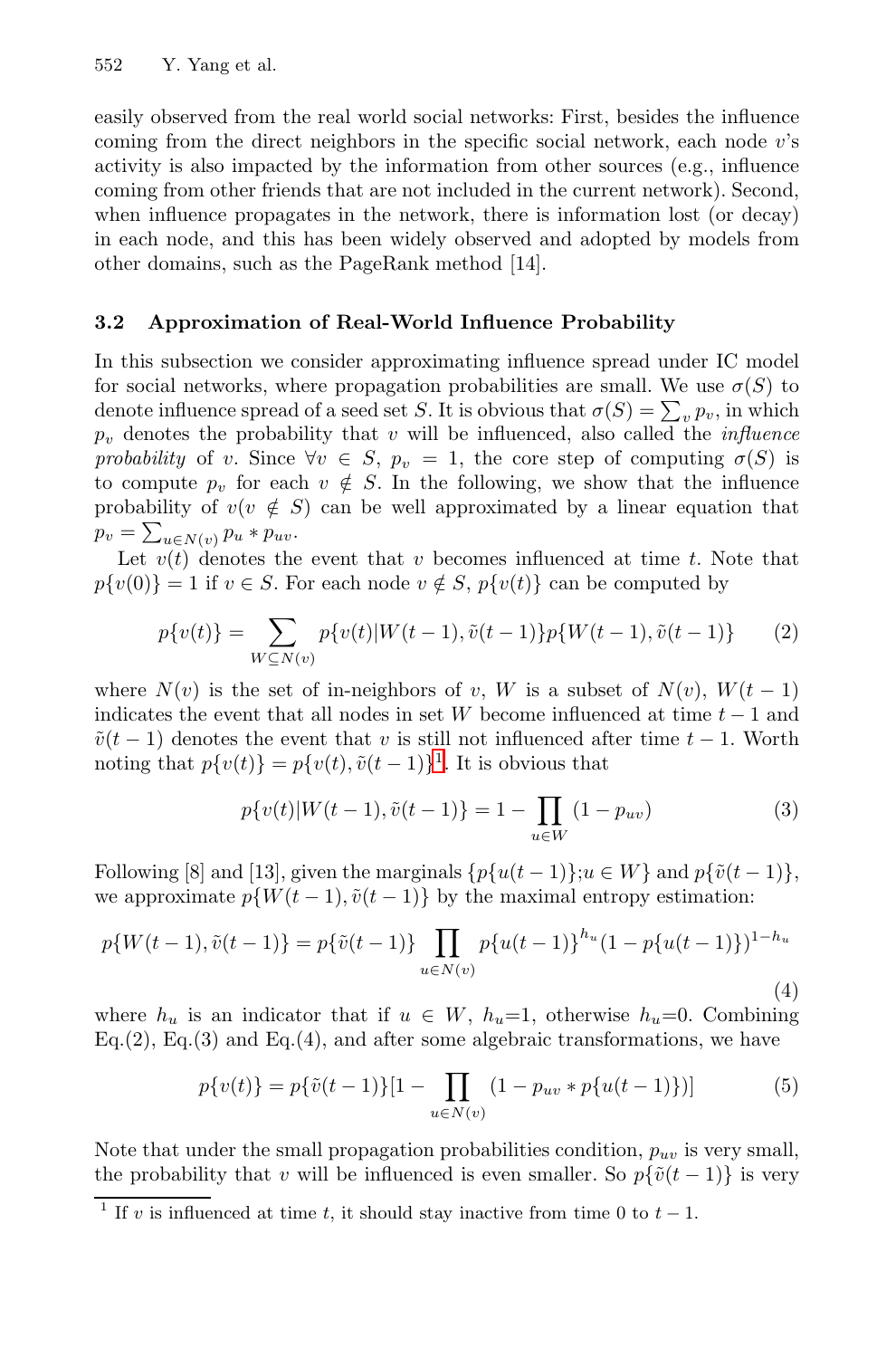close to 1<sup>2</sup>. Thus,  $p\{v(t)\}\$ can be approximated by

$$
p\{v(t)\} = 1 - \prod_{u \in N(v)} (1 - p_{uv} * p\{u(t-1)\})
$$
\n(6)

Since  $p_{uv} * p{u(t-1)} < 1$  and  $(1 - a)(1 - b) \approx 1 - a - b$  when  $a, b < 1$ , we can further approximate  $p\{v(t)\}\$  with a linear equation:

$$
p\{v(t)\} = \sum_{u \in N(v)} p_{uv} * p\{u(t-1)\}
$$
\n(7)

Now we add up  $p\{v(t)\}\$  over t to get  $p_v$ . Note that  $p_v = 1$  if  $v \in S$ . For  $v \notin S$ , we have

$$
p_v = \sum_{t=0} p\{v(t)\}\
$$
  
=  $p\{v(0)\} + \sum_{u \in N(v)} p_{uv} \sum_{t=1} p\{u(t-1)\}\$   
=  $\sum_{u \in N(v)} p_{uv} p_u$  (8)

Because we are discussing approximation under the condition that  $\sum_{u \in N(v)} p_{uv}$  $< 1$ , it is guaranteed that  $0 \leq p_v < 1$ . Thus, the influence probability  $p_v$  computed by Eq.(8) is well defined.

**Approximation From SteadyStateSpread.** As have said, under the small propagation probabilities condition  $p_{uv} * p_u < 1$ , and recall Eq.(1), it is easy to conclude that  $\sum_{u \in N(v)} p_{uv} p_u \approx 1 - \prod_{u \in N(v)} (1 - p_{uv} p_u)$ . In this situation, we can see that *SteadyStateSpread* is actually also an approximation for the true influence spread. In the following experiment section, our experimental results verify that the smaller  $p_{uv}$  is, the more accurate approximation will be obtained by *SteadyStateSpread*.

#### **3.3 Linear System Formulation**

Rewriting Eq.(8) in a matrix form we can get a linear system. To facilitate the following discussion, first we list some math notations in Table 1.

**Table 1.** Math Notations

| Notations                              | <b>DESCRIPTION</b>                                             |
|----------------------------------------|----------------------------------------------------------------|
| $\llbracket [\mathbf{M}]_{ V * V }$    | probability adjacent matrix, $\mathbf{M}_{uv} = p_{uv}$        |
| $\mathbf{P} = [p_1, p_2, , p_{ V }]^T$ | $ p_v $ is the probability of v being influenced by seed set S |
| $\mathbf{B} = [b_1, b_2, , b_{ V }]^T$ | $b_v = 1$ if $v \in S$ , otherwise $b_v = 0$                   |
| $\overline{\rm M_{\overline{g}}}$      | matrix which is cut down from matrix $M$ by removing rows      |
|                                        | whose index $v \in S$                                          |
| $\overline{\rm M}_{SS}$                | matrix which is cut down from matrix M by removing rows and    |
|                                        | columns whose index $v \in S$                                  |

 $2$  The assumption on this value will be verified in the experimental section 5.3.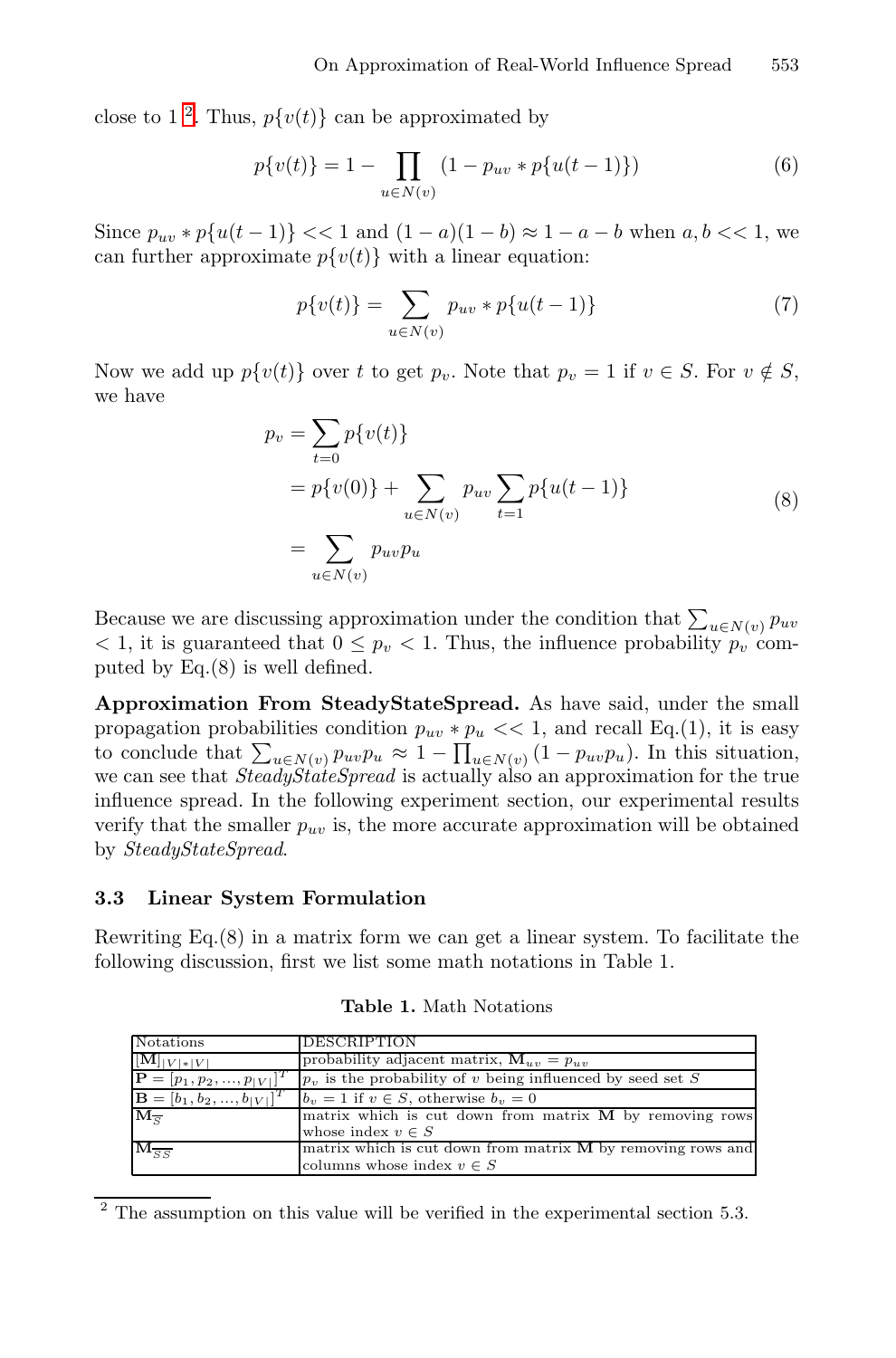For node  $v \notin S$ , we rewrite Eq.(8) by

$$
p_v = \sum_{u \in N(v) \land u \notin S} p_{uv} * p_u + \sum_{u \in N(v) \land u \in S} p_{uv}
$$
(9)

Further, using matrix form to represent the right side of Eq.(9), we have

$$
p_v = (\mathbf{M}_{\overline{S}})_v^T \mathbf{P}_{\overline{S}} + (\mathbf{M}^T \mathbf{B})_v
$$
 (10)

Put all nodes v that  $v \notin S$  together,

$$
\mathbf{P}_{\overline{S}} = (\mathbf{M}_{\overline{S}\overline{S}})^T \mathbf{P}_{\overline{S}} + (\mathbf{M}^T \mathbf{B})_{\overline{S}}
$$
(11)

thus we have

$$
[\mathbf{I} - (\mathbf{M}_{\overline{S}\overline{S}})^T] \mathbf{P}_{\overline{S}} = (\mathbf{M}^T \mathbf{B})_{\overline{S}}
$$
(12)

Given that we are dealing with approximations of influence spread under the condition that  $\sum_{u \in N(v)} p_{uv} < 1$ , the matrix  $[\mathbf{I} - (\mathbf{M}_{\overline{SS}})^T]$  is strictly diagonally dominant. Thus,  $[\mathbf{I} - (\mathbf{M}_{\overline{SS}})^T]$  is invertible and the linear system of Eq.(12) has only one solution that  $P_{\overline{S}}=[I - (M_{\overline{SS}})^T]^{-1}(M^T B)_{\overline{S}}$ . In this way, by summing up  $p_v$  over each v, we get influence spread for seed set  $S(i.e., \sigma(S))$ .

## **3.4 A Simple Iterative Algorithm**

As we stated above, to approximately compute the influence spread of a seed set S, we only have to solve the linear equation Eq.(12) and sum up all  $p_v$ .

| Algorithm 1. $GS(G, S)$ |  |  |  |  |
|-------------------------|--|--|--|--|
|-------------------------|--|--|--|--|

```
1: for v = 1 to |V| do
2: if v \in S then
3: p_v \leftarrow 14: else
5: p_v \leftarrow 06: end if
7: end for
8: while not converge do
9: for v = 1 to |V| do
10: if v \notin S then
11: p_v \leftarrow \sum_{u \in N(v)} p_{uv} * p_u12: end if
13: end for
14: end while
15: sum \leftarrow 016: for v = 1 to |V| do
17: sum \leftarrow sum + p_v18: end for
19: return sum
```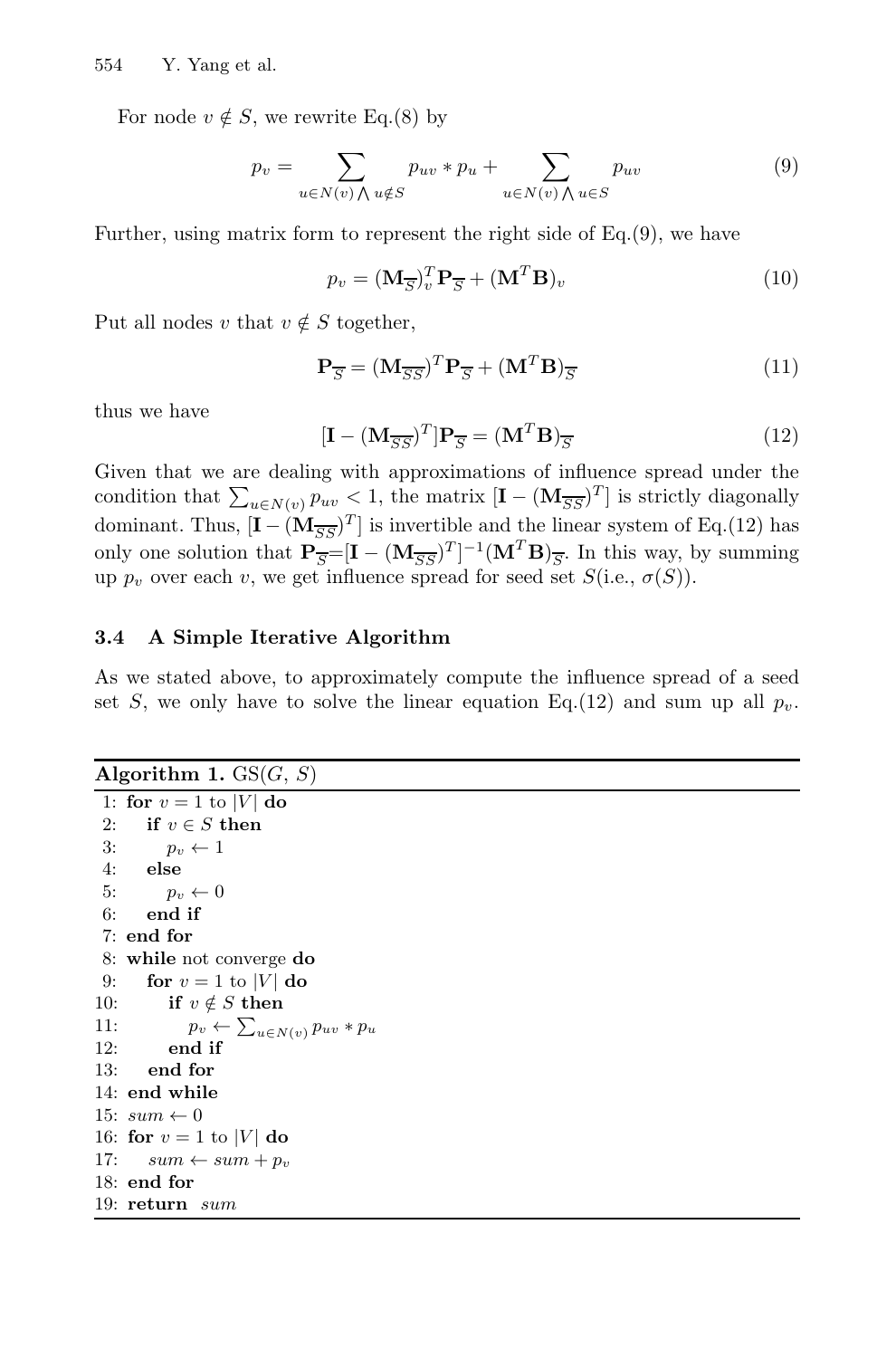Since  $[I - (M_{\overline{SS}})^T]$  is strictly diagonally dominant, we can use *Gauss-Seidel(GS)* algorithm to efficiently solve Eq.(12) in  $O(E)$  time. The entire computation process can be illustrated by Algorithm 1, where the iteration formula used is Eq.(8). Based on the output of Algorithm 1, we can rank each seed set  $S$ , so as to find the most influential individuals for marketing.

## **4 Algorithms Incorporating MIP Heuristic**

In this section, we first illustrate the structural defect problem existing in many methods for social networks. Then, to address this problem and to get a better approximation, we propose enhanced algorithms by incorporating the Maximum Influence Path(MIP) heuristic into both *GS* algorithm and *SteadyStateSpread*.

### **4.1 Structural Defect**

According to Eq.(1) and Eq.(8), for  $v \notin S$ , the value of  $p_v$  depends on all of its in-neighbors. However, in fact sometimes a node u's influence probability p*<sup>u</sup>* is independent from some of its in-neighbors. Consider the following example of an undirected network, as shown in Fig.1.



**Fig. 1.** An undirected network

In this undirected network, assume that node 1 is the only seed node. Based on Eq.(1) and Eq.(8), the probability of node 4 being influenced depends on the probability of node 5 being influenced. However, actually, to influence node 5, node 4 should be influenced first. Thus,  $p_4$  is irrelevant with  $p_5$ , and this contradicts with  $Eq.(1)$  and  $Eq.(8)$ . We have reasons to believe that each network, especially an undirected network, may have many sub-structures like Fig.1, and in this situation, if we use Eq.(1) or Eq.(8) to calculate  $p_v$  would get misleading results. In summary, we call structures like (node 4, node 5) in Fig.1 *structural defect* of Eq.(1) and Eq.(8), and we define it in a mathematical way.

**Definition 2 (Structural Defect).** *Given a network*  $G = (V, E)$ *, a seed set* S *and an influence spread algorithm A, if*  $\exists u, v \notin S$ ,  $\forall P = (p_{n_1}, p_{n_2}, ..., p_{n_m} = v) \in$  $Path(S, v)$ ,  $u \in P$ *(that is, every path from S to v has to pass u), and according to* A, the value of  $p_u$  depends on  $p_v$ , we say that  $(u, v)$  is a **structural defect** *of algorithm* A *on* G*.*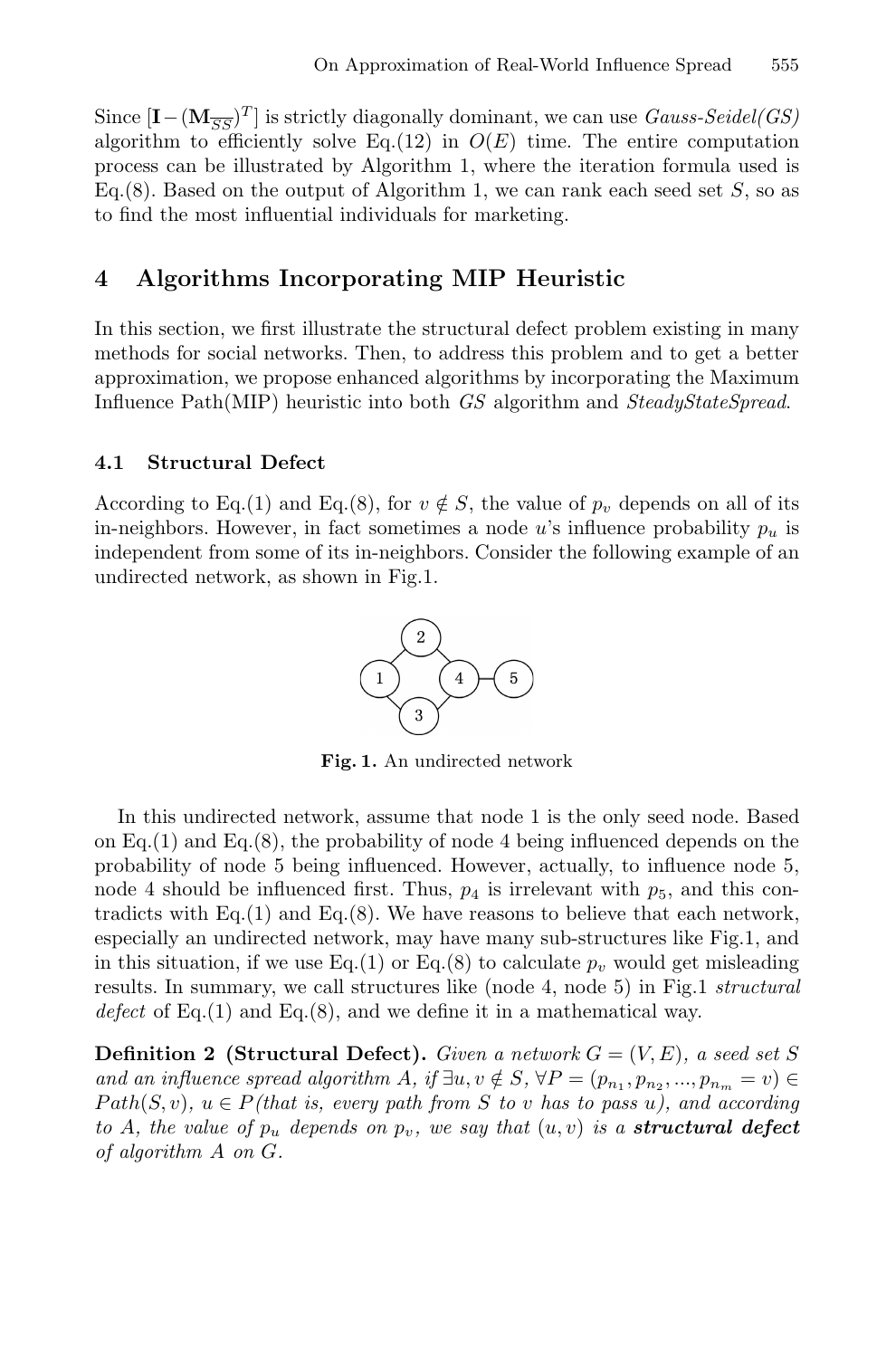## **4.2 Incorporating Maximum Influence Path Heuristic**

To handle the problem of structural defect, we propose to incorporate the Maximum Influence Path(MIP) heuristic [7] into our algorithm. The main idea is to set an iteration threshold  $\beta(v)$  for node v, i.e., for each v, we only update  $p_v$  in the first  $\beta(v)$  iterations.

Let's consider the algorithms of *Gauss-Seidel(GS)* and *SteadyStateSpread* [1], which are both iterative processes of accumulating each path's influence probability for a node (e.g., v) by  $Eq.(8)$  and  $Eq.(1)$  respectively. Specifically, for a path  $P$  from  $S$  to  $v$ , if we want to include the propagation probability through  $P$ , we have to update  $p_v$  for no less than *length* $(P)$ (hops of P) iterations. Since the maximum influence path is the path with biggest propagation probability, we do not want to abandon this path's influence. Thus, let  $step[v]$  denotes hops of this maximum influence path from  $S$  to  $v$ , and to include the influence probability of maximum influence path, we should set the iteration threshold for  $v$  to be at least  $step[v]$ .

However, since  $step[v]$  is usually also the shortest distance from S to v, and if we just update  $p_v$  in the first step[v] rounds of iterations, we may miss some important influences from other paths. For example, the value of  $p_2$  for node 2 in Fig.1 does depend on the influence from all its neighbors. In contrast, if we update  $p<sub>v</sub>$  for too many iterations, the structural defect will have serious impact on the estimation of influence spread. Take node 4 in Fig.1 for example, as the

#### **Algorithm 2.** GSbyStep $(G, S)$

```
1: for v = 1 to |V| do
2: if v \in S then
3: p_v \leftarrow 14: else
5: p_v \leftarrow 06: calculate hops of the maximum influence path from S to v, denoted by step[v]7: end if
8: end for
9: times \leftarrow 0, updated \leftarrow true10: while updated is true do
11: updated \leftarrow false, times \leftarrow times +112: for v = 1 to |V| do
13: if v \notin S \land times \leq step[v] + 1 then
14: p_v \leftarrow \sum_{u \in N(v)} p_{uv} * p_u15: updated \leftarrow true16: end if
17: end for
18: end while
19: sum \leftarrow 020: for v = 1 to |V| do
21: sum \leftarrow sum + p_v22: end for
23: return sum
```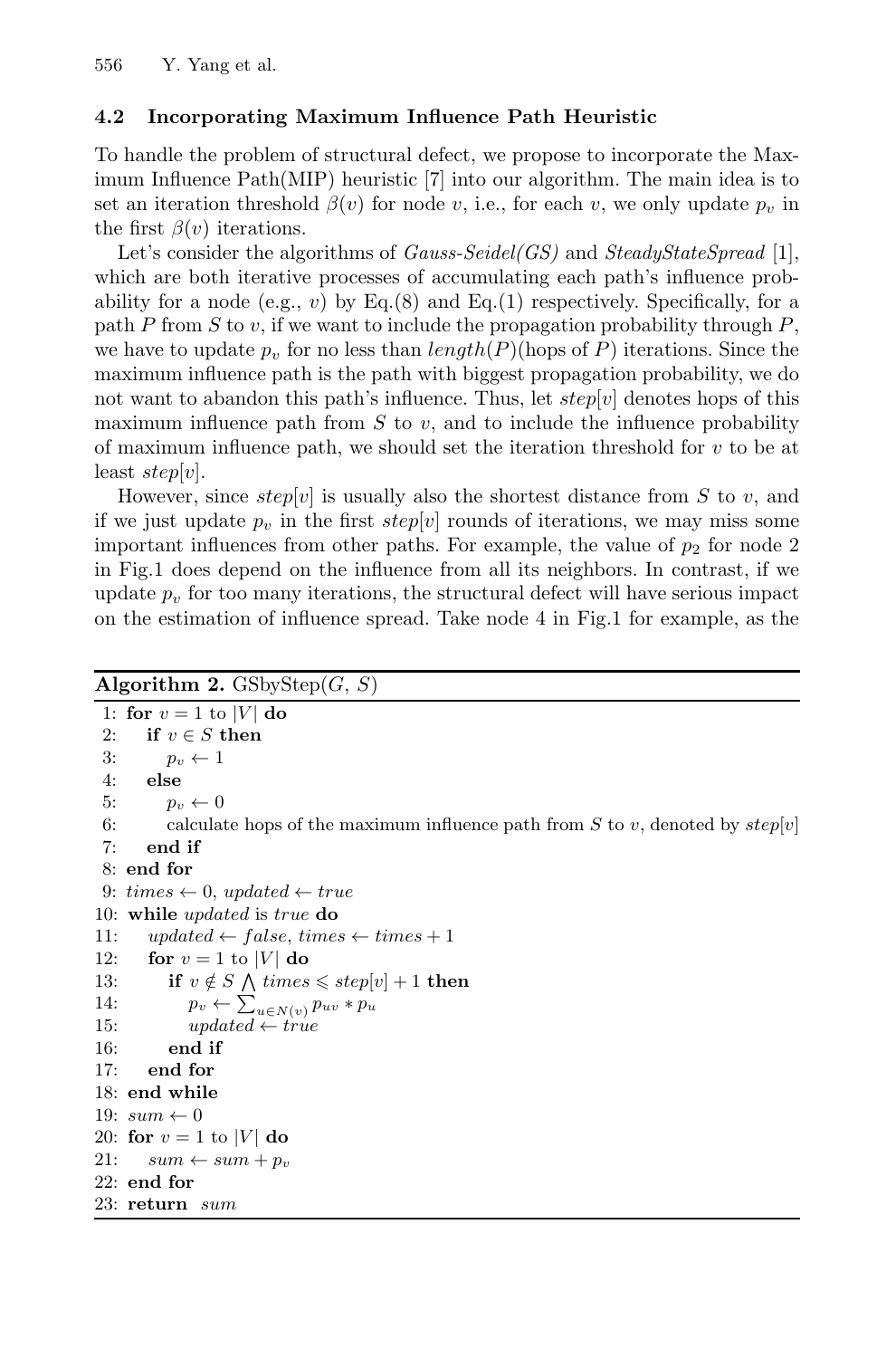round of iterations increases,  $p_5$  will become larger and the structural defect caused by node 5 for  $p_4$  will be more and more serious.

To that end, as a tradeoff, we choose  $step[v] + 1$  as v's iteration threshold  $\beta(v)$ . Choosing such value is because in the  $(\text{step}[v] + 1)$ -th iteration there are few miss counted influence probabilities, and meanwhile, the bad impact from structural defect is limited. Along this line, by incorporating MIP heuristic into Algorithm 1 and *SteadyStateSpread*, we propose *GSbyStep* algorithm(as illustrated by Algorithm 2) and *SSSbyStep* algorithm<sup>3</sup> for better approximations. Worth noting that our solution also works for some other iterative algorithms, where the *structural defect* problem exists.

## **5 Experimental Evaluation**

#### **5.1 Experimental Setup**

We evaluate our algorithms by experiments on four real-world datasets (two directed networks and two undirected networks) that we downloaded from SNAP <sup>4</sup>. Detailed information of these four data sets can be seen in Table 2.

| Name         | Description                                                                                  | Type                      | Nodes Edges |
|--------------|----------------------------------------------------------------------------------------------|---------------------------|-------------|
| wiki-Vote    | Wikipedia who-votes-on-whom network                                                          | Directed 17.115 103.689   |             |
|              | $ p2p-Gnutella04 Gnutella peer to peer network from August 4 2002  Directed  10,876  39,994$ |                           |             |
| email-Enron  | Email communication network from Enron                                                       | Undirected 36,692 367,662 |             |
| $ca-AstroPh$ | Collaboration network of Arxiv Astro Physics                                                 | Undirected 18,772 396,160 |             |

**Table 2.** Description of Data Sets

Unlike Kimura and Saito using uniform IC model [13] where propagation probabilities are all the same, for simulating the real-world influence propagation process more accutately, we evaluate our algorithms following more general cases of IC model. Specifically, we set propagation probabilities in a WC model [12] like way. As stated in the related work section, the propagation probability of an edge  $(u, v)$  under WC model is  $weight(u, v)/indegree(v)$ . Thus, this model assumes that the total influence probabilities of a node's in-neighbors are 1. As we have discussed in Section 3.1, this assumption is too idealistic for real scenarios. In order to make the influence propagation process more realistic, and following Definition 1, we slightly change WC model by setting  $\sum_{u \in N(v)} p_{uv} = \alpha$ , thus  $p_{uv} = \alpha * weight(u, v)/indegree(v)$  $p_{uv} = \alpha * weight(u, v)/indegree(v)$  $p_{uv} = \alpha * weight(u, v)/indegree(v)$ . In this way, we can not only cover more general cases of IC model (by slightly changing weights of the edges) but also capture the characteristics (i.e., small and different values) of the real-world influence propagation probabilities. Thus, in the following, we call such modified model as *General IC Model*, or IC model for short.

<sup>&</sup>lt;sup>3</sup> Modifying the 14-th line of *GSbyStep* algorithm by replacing  $\sum_{u \in N(v)} p_{uv} * p_u$  with  $1 - \prod_{u \in N(v)} (1 - p_{uv} * p_u)$ , we get the *SSSbyStep* algorithm.<br><sup>4</sup> http://snap.stanford.edu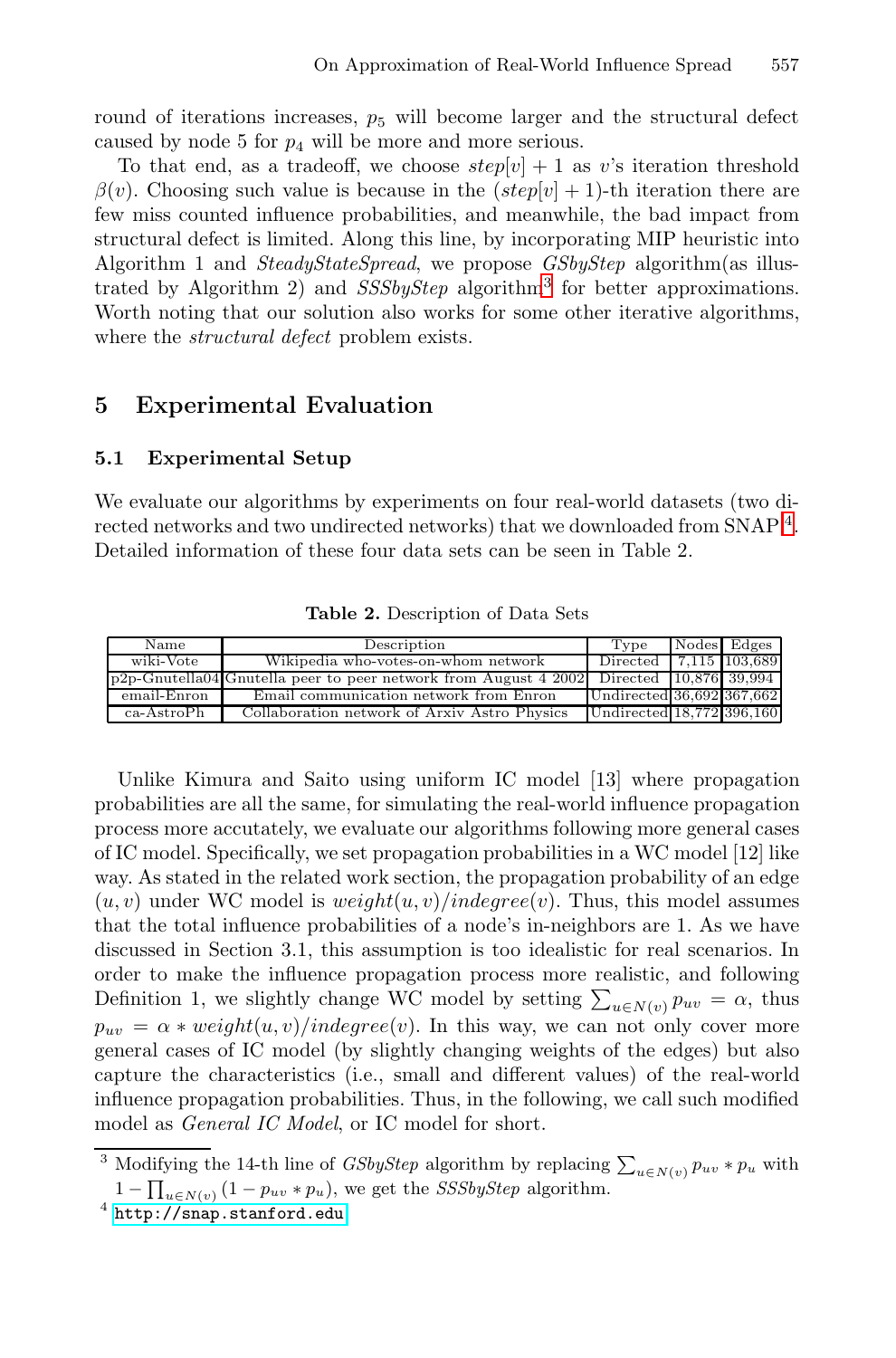For each network, we conduct three groups of experiment by setting  $\alpha$  as 0.5 for all nodes, setting  $\alpha$  as 0.75 for all nodes, and randomly generating  $\alpha$  with a uniform distribution on [0.1,0.9] for each node, respectively. For evaluation, the average result of 20,000 times Monte Carlo simulation of IC model (*GICM* ) is regarded as the real influence spread. In the following, we compare our algorithms (*SSSbyStep*,*GSbyStep*,*GS*) with four baseline algorithms, *MIP* [7], *SteadyStateSpread(SSS)* [1], *SP1M* [13] and an insufficient times Monte Carlo simulation of IC model, i.e., 200 times of Monte Carlo simulation(*GICM200*).

## **5.2 Ranking Problem**

First we consider the problem of extracting influential seeds by ranking candidate nodes. Specifically, we try to find the rank list of  $100(|S| = 100)$  influential seeds, i.e., the top-100 nodes with higher influence spread than others.

We use the result of 20,000 times Monte Carlo simulation as the ground truth, and the ranking according to such simulation is regarded as the true nodes rank. For evaluating rankings obtained by different algorithms, we compare similarities between those rankings with the true ranking. We employ the same measurement which is used in [13], the *ranking similarity*  $F(k)$ .  $F(k)$  quantifies the degree of similarity between two ranking methods at rank  $k$ , and it is defined as follows: Let  $L(k)$  and  $L'(k)$  be the respective sets of top-k nodes for the two ranking methods that we compare. Then,  $F(k) = |L(k) \cap L'(k)| / k$ .

Fig.2-Fig.5 show the experimental results . We can see that rankings obtained by our proposed algorithms and *SteadyStateSpread(SSS)* are very similar



**Fig. 2.** Rank Similarity Comparison on wiki-Vote Network Data



**Fig. 3.** Rank Similarity Comparison on p2p-Gnutella04 Network Data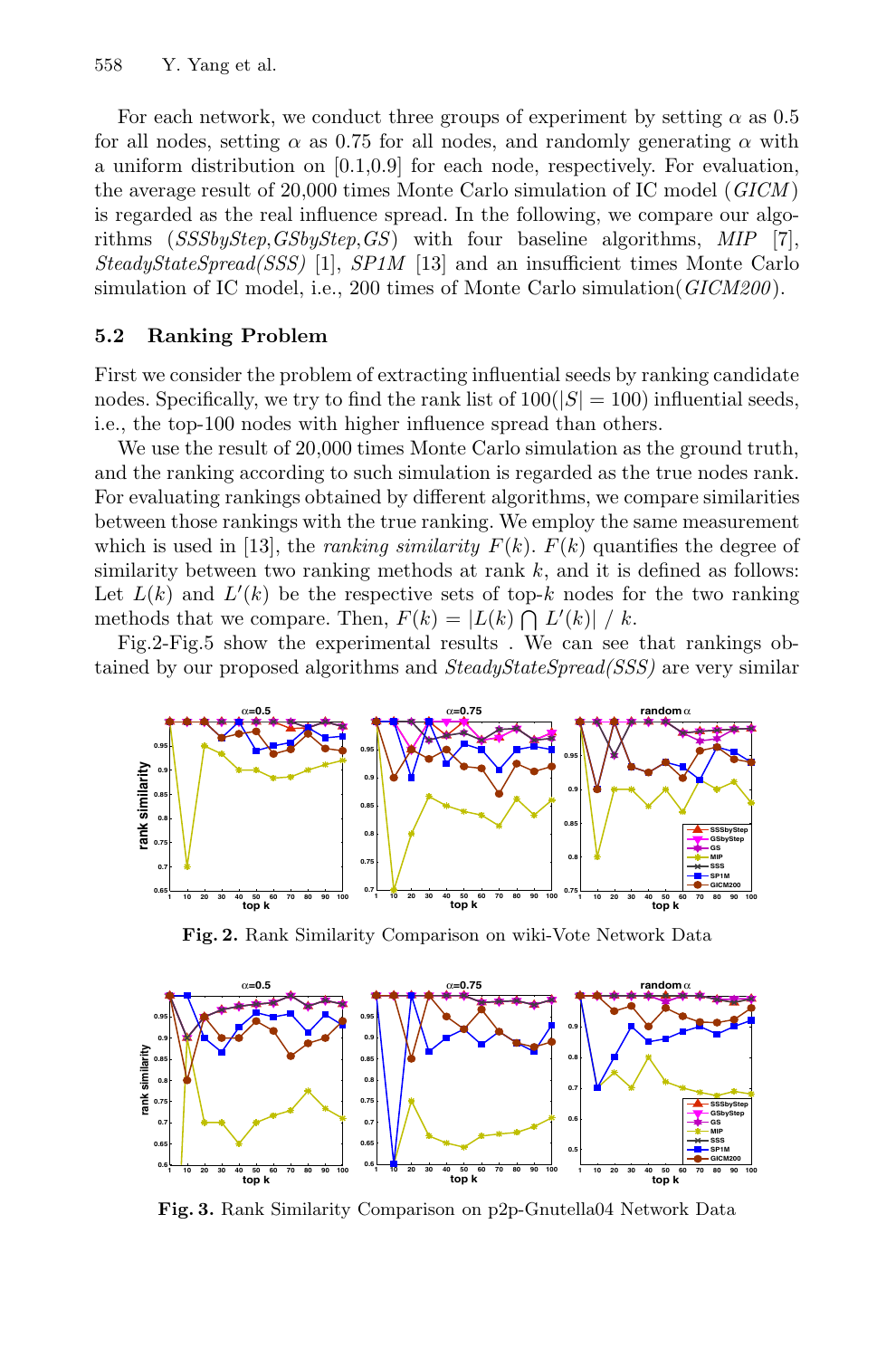

**Fig. 4.** Rank Similarity Comparison on email-Enron Network Data



**Fig. 5.** Rank Similarity Comparison on ca-AstroPh Network Data

to the true ranking while others are not. This is because both our algorithms and *SteadyStateSpread(SSS)* are approximations for the real influence spread as stated in Section 3.

<span id="page-11-0"></span>Another observation is that in most cases all algorithms can choose the most influential seed(top-1 node) accurately, even algorithms like *MIP* which is not very effective on ranking similarity metric. This may explain why these algorithms work well for the influence maximization problem [7][12][13]. Since under the greedy framework [12] for solvi[ng](#page-11-0) this problem, an algorithm only cares about finding the node with the maximum increasing influence spread in each round, and this node will be added into seed set.

## **5.3 Estimation of Influence Spread**

We then evaluate each algorithm by their performances on estimating the influence spread for a given seed set. For each dataset, we first calculate influence spreads of the top-1000 nodes with highest out-degrees<sup>5</sup>, i.e., experiment with setting the size of seed set equals to 1. Then we randomly generate 100 different seed sets with the size to be 10, 20, 30, 40, 50, respectively. At last, the effectiveness of each algorithm is measured by *error rate* of the influence spread returned by this algorithm. Here, we define  $\sigma(S)$  as the true influence spread

<sup>5</sup> Since people often care about top influential nodes, and nodes with higher out-degree are usually more influential.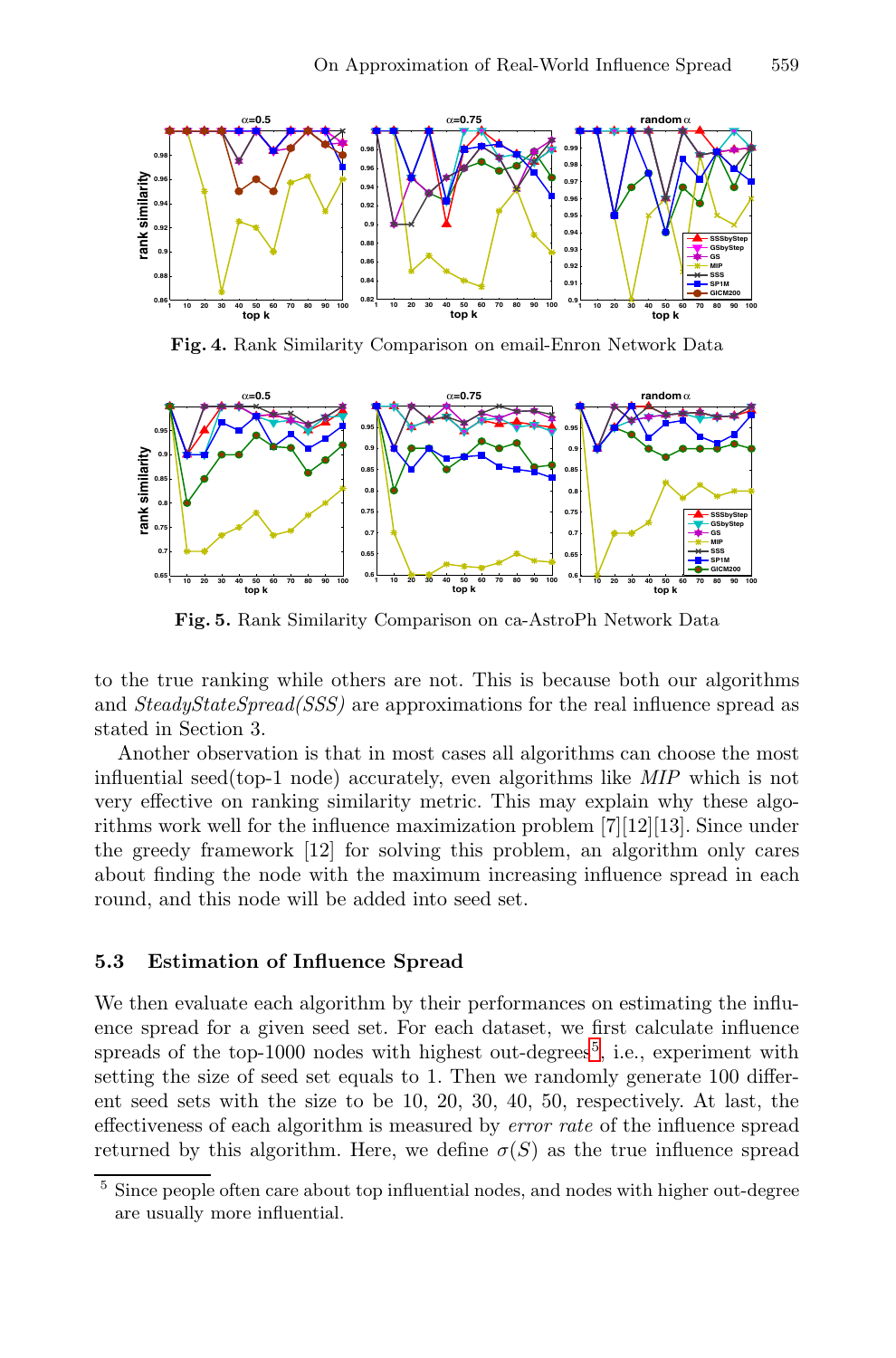<span id="page-12-0"></span>560 Y. Yang et al.

| size of seed set<br>$_{\rm dataset}$ |      | 10    | 20                                       | 30                         | 40 | 50 |
|--------------------------------------|------|-------|------------------------------------------|----------------------------|----|----|
| wiki-Vote                            | 4.58 |       | 45.22   87.83   133.25   178.60   222.61 |                            |    |    |
| $p2p$ -Gnutella04                    |      |       | 3.76 37.34 74.15 112.60 148.97 185.13    |                            |    |    |
| email-Enron                          |      |       | 14.21 151.34 269.06 428.79 559.47 733.68 |                            |    |    |
| $ca-AstroPh$                         | 4.41 | 44.06 |                                          | 86.04 129.91 171.13 215.14 |    |    |

**Table 3.** Average Influence Spread  $(\sigma(S))$  under  $\alpha = 0.5$  Setting

**Table 4.** Average Influence Spread  $(\sigma(S))$  under  $\alpha = 0.75$  Setting

| size of seed set<br>$_{\rm dataset}$ |      | 10 | 20 | 30 | 40                                           | 50     |
|--------------------------------------|------|----|----|----|----------------------------------------------|--------|
| wiki-Vote                            | 8.29 |    |    |    | 80.76 156.41 234.35 310.25                   | 384.17 |
| $p2p$ -Gnutella04                    |      |    |    |    | 8.91 89.58 169.30 260.26 343.52 419.03       |        |
| email-Enron                          |      |    |    |    | 31.04 318.28 579.39 895.69 1.160.61 1.495.89 |        |
| ca-AstroPh                           |      |    |    |    | 10.65 104.97 201.66 301.34 392.89            | 485.68 |

**Table 5.** Average Influence Spread  $(\sigma(S))$  under random  $\alpha$  Setting

| size of seed set<br>dataset |      | 10      | 20                                       | 30 | 40                         | 50 |
|-----------------------------|------|---------|------------------------------------------|----|----------------------------|----|
| wiki-Vote                   | 4.71 | 46.34   | 90.73   136.85   183.16   227.99         |    |                            |    |
| $p2p$ -Gnutella04           | 3.81 | 37.74 L |                                          |    | 75.29 113.77 151.07 188.41 |    |
| email-Enron                 |      |         | 14.02 150.40 264.93 424.46 552.89 724.63 |    |                            |    |
| ca-AstroPh                  | 4.39 | 44.09   |                                          |    | 85.69 129.41 170.09 212.86 |    |

computed by 20,000 times Monte Carlo simulation, and  $\sigma'(S)$  as the influence spread calculated by an approximate algorithm. The[n t](#page-12-0)he error rate of  $\sigma^{'}(S)$  can be measured by  $|\sigma(S) - \sigma'(S)|/\sigma(S)$ .

**Ground Truth.** The average values of  $\sigma(S)$  under different  $\alpha$  settings are illustrated in Table 3 - Table 5, where a much larger group of nodes are finally influenced compared to the size of each seed set. Based on these tables, we then present a verification for the assumption that  $p\{\tilde{v}(t-1)\}\$  is very close to 1 for each v and t. For simplicity, we take  $\alpha = 0.75$  and the email-Enron network (with the largest number of influenced nodes) as an example. From Table 4 we can see that when  $|S| = 50$ , the average  $p_v$  for each node in email-Enron network is  $1,495.89/36,692 = 0.04$ , thus  $1-p_v = 0.96$ . Since  $1-p_v < p\{\tilde{v}(t-1)\}\$ , it means  $p\{\tilde{v}(t-1)\} > 0.96$ . Similarly, when  $|S| = 1$ , we can get  $p\{\tilde{v}(t-1)\} > 0.999$ . From these lower bounds we can summarize that  $p\{\tilde{v}(t-1)\}\$ is very close to 1.

**Effectiveness.** Correspondingly, Fig.6-Fig.9 show the average error rates of different algorithms when the size of each seed set varies from 1 to 50. From Fig.6 and Fig.7 we can see that our two linear algorithms *GSbyStep* and *GS* are the most accurate algorithms for the two directed networks. Error rates of these two algorithms are lower than 1% in most cases. While from Fig.8 and Fig.9, we find that for the two undirected networks, *SSSbyStep* has the lowest error rate in most cases(with error rate lower than 3%). Worth noting that, for the two undirected networks, when  $\alpha = 0.75$ , accuracy has been significantly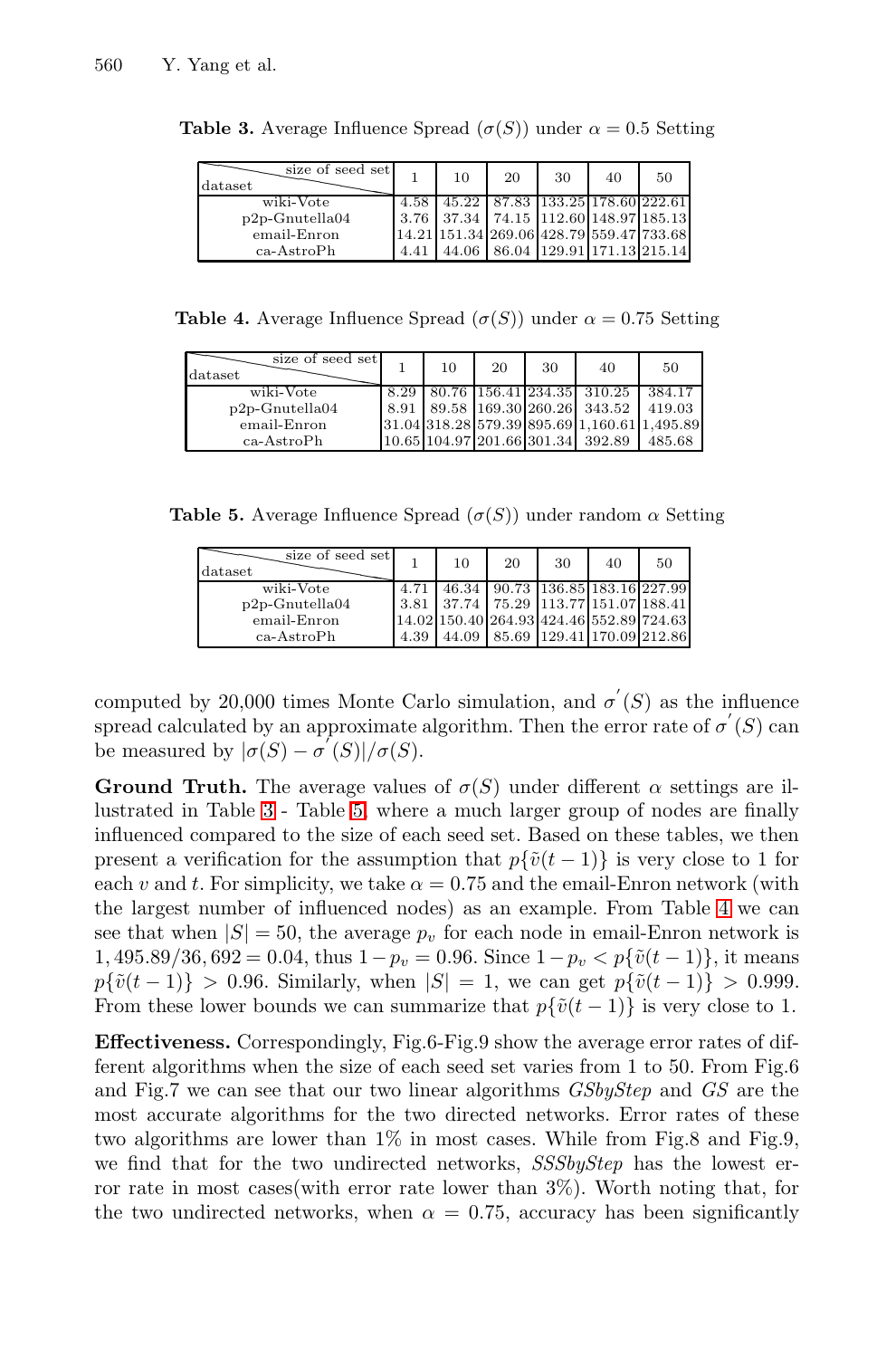

**Fig. 6.** Average Error Rate Comparison on wiki-Vote Network Data



**Fig. 7.** Average Error Rate Comparison on p2p-Gnutella04 Network Data

improved by incorporating MIP heuristic into algorithms, especially when the size of the seed set is 1. Specifically, average error rate of *SSSbyStep* algorithm is about 7% lower than *SteadyStateSpread(SSS)* algorithm, and average error rate of *GSbyStep* algorithm is about 10% lower than *GS* algorithm.

Another observation is that error rates of our algorithms and *SteadyState-Spread(SSS)* are lower when setting  $\alpha = 0.5$  than setting  $\alpha = 0.75$ . This substantiates that both our algorithms and *SteadyStateSpread* can better approximate the real influence spread when propagation probabilities are smaller.

**Efficiency.** Our algorithms are also very efficient compared to baseline algorithms. Fig.10 shows the average processing time when  $\alpha = 0.75$  and the size of each seed set varies from 1 to 50, where *GICM* denotes the algorithm of 20,000 times Monte Carlo simulation of IC model. Similar results under other  $\alpha$  settings are omitted due to the space limit. We can see that tens thousand times Monte Carlo simulation (*GICM* ) is very time-consuming. And insufficient times Monte Carlo simulation (*GICM200*) is fast when the size of seed set is small, but the error rate is correspondingly very high. Moreover, another drawback of Monte Carlo simulation is that the processing time increases as seed set gets larger. In contrast, all of our algorithms are iteration-based algorithms, so the running time does not increase when seed sets become larger.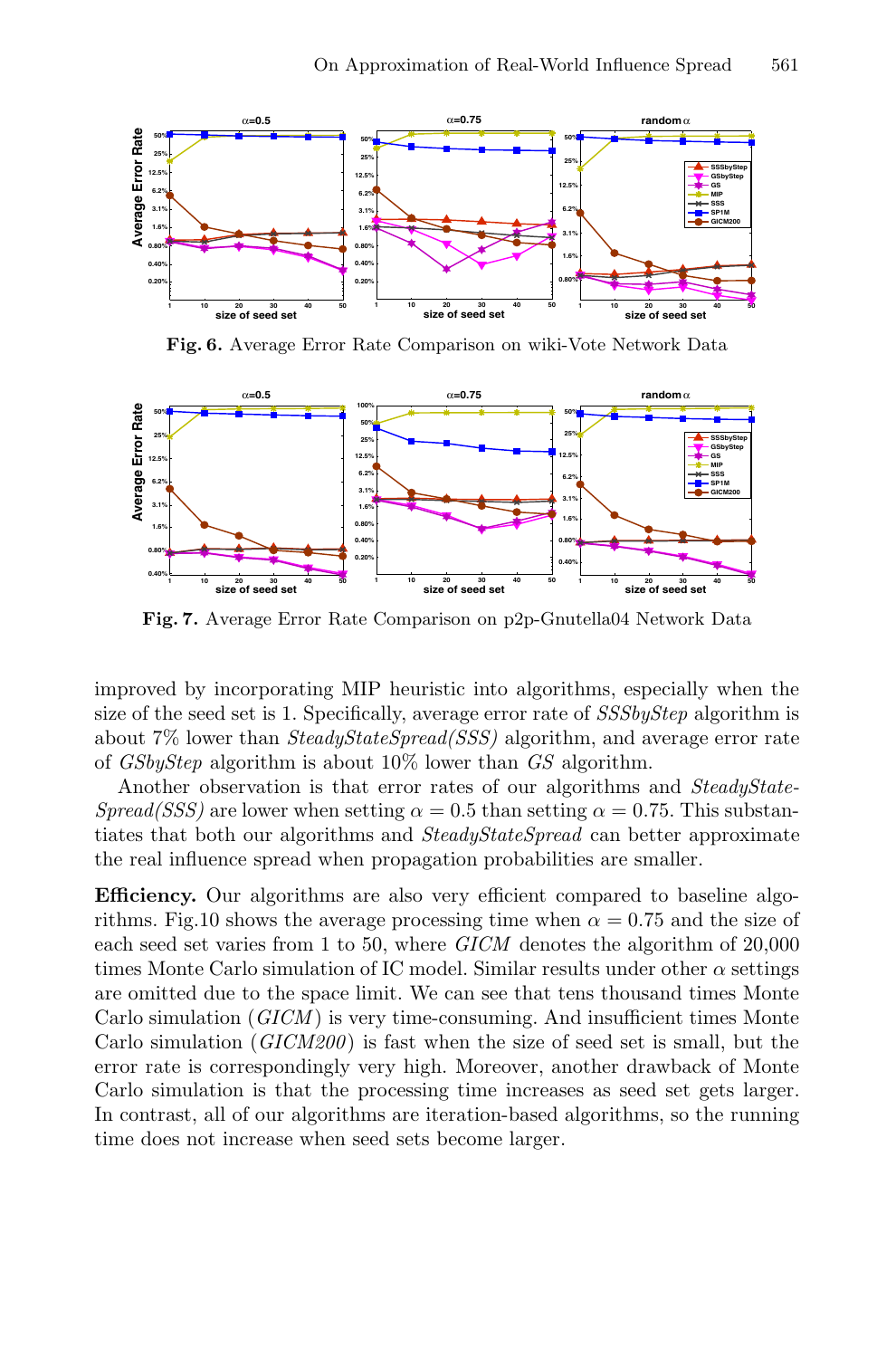

**Fig. 8.** Average Error Rate Comparison on email-Enron Network Data



**Fig. 9.** Average Error Rate Comparison on ca-AstroPh Network Data



**Fig. 10.** Average Processing Time( $\alpha = 0.75$ )

### **5.4 Effectiveness of Iteration Threshold**

In previous experiments, we set  $step[v] + 1$  as the iteration threshold for each node v. In this subsection, we provide an experimental proof of this value. We set  $\alpha = 0.75$  and use *GSbyStep* algorithm as an example for evaluation, and similar results can be observed for other parameter settings and algorithm *SSSbyStep*. Let  $step[v] + r$  be the iteration threshold that we set in *GSbyStep* algorithm for node v. We did 11 groups of experiments of computing influence spreads of the 1000 nodes we picked in Section 5.3 by setting  $r = 0, 1, 2, 3, \ldots, 10$ , respectively. The corresponding average error rates for each  $r$  are shown in Fig.11.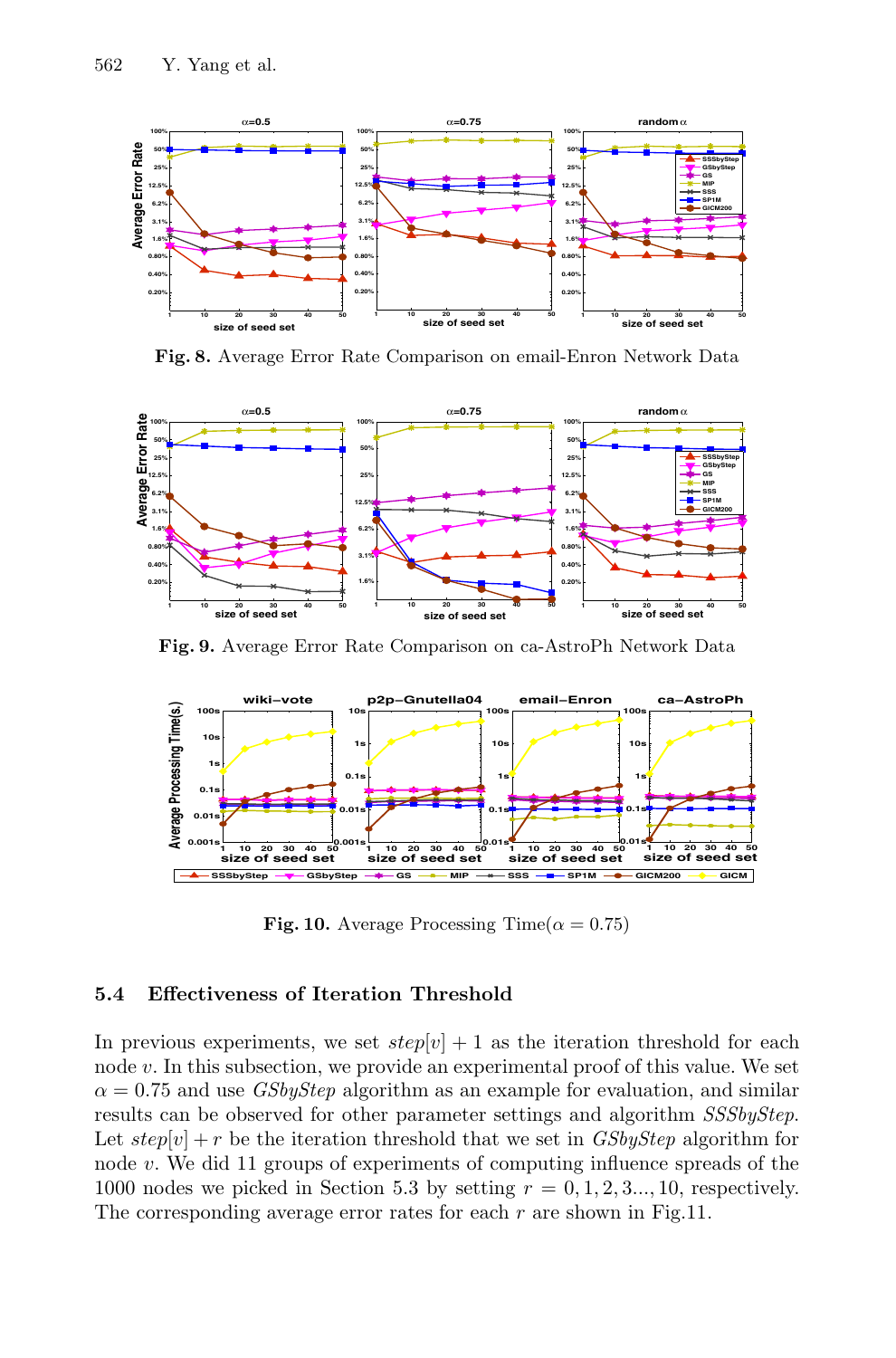

**Fig. 11.** Average Error Rate under Different Iteration Threshold Settings

From Fig.11 we can see that error rates under different iteration thresholds do not vary very much for the two directed networks, wiki-Vote and p2p-Gnutella04. These results are similar to that in Fig.6 and Fig.7, where the error rates of algorithms incorporating MIP heuristic(*GSbyStep* and *SSSbyStep*) are close to the algorithms not considering such heuristic(*GS* and *SSS*). In contrast, for the two undirected networks, email-Enron and ca-AstroPh, when setting iteration threshold to be  $step[v] + 1(r = 1)$  we can get the smallest error rate.

In all, the above results verify that setting iteration threshold to be  $step[v]+1$ is reasonable for both directed and undirected networks. In this way, we can not only achieve a better approximation for the real influence spread but also has low computational cost(as shown in Fig.10).

## **6 Conclusion**

In this paper, we exploited the fact that propagation probabilities in real-world social networks are quite small for developing an iterative algorithm *GS* to quickly compute the real influence spread, under IC model. Specifically, we first explain that the influence spread can be well approximated by solving a linear system. Then, we point out the structure defect problem existing in social networks which bothers many iterative computation algorithms. Based on this discovery, we further improve both our *GS* algorithm and the *SteadyState-Spread* algorithm by incorporating the MIP heuristic. Experimental results on four real-world data sets demonstrate that *GS* algorithm can approximate the real influence spread very well. Meanwhile, the improved algorithms(*GSbyStep* and *SSSbyStep*) can achieve better approximations and save computational cost.

**Acknowledgments.** The work described in this paper was supported by grants from Natural Science Foundation of China (Grant No. 61073110), The National Major Special Science & Technology Projects (Grant No. 2011ZX04016-071), and Research Fund for the Doctoral Program of Higher Education of China (20113402110024), the Key Program of National Natural Science Foundation of China (Grant No. 60933013).